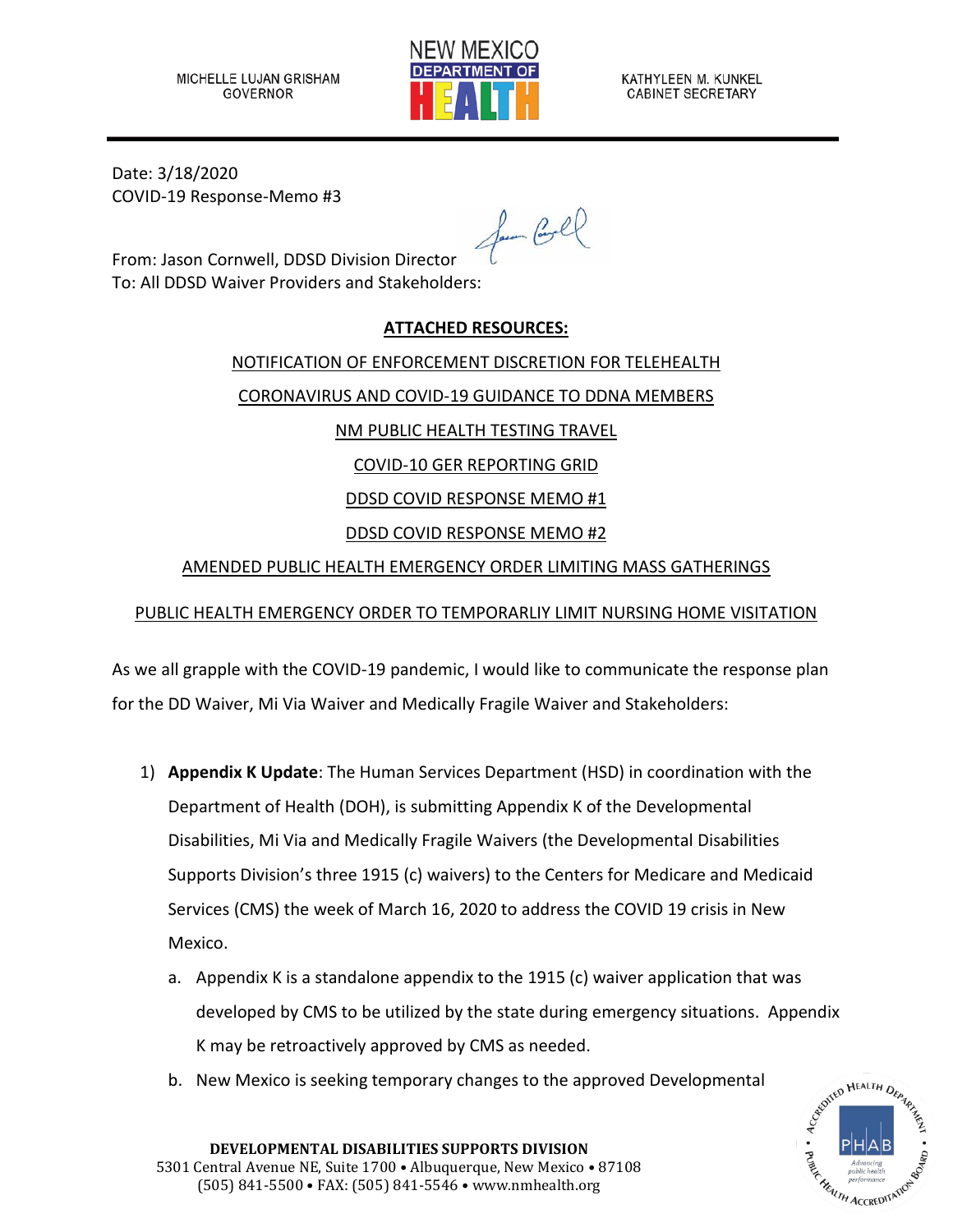Disabilities, Mi Via and Medically Fragile Waivers to accommodate potential issues, staffing shortages, and need for service provision outside of approved service descriptions to ensure participant health and safety needs can be accommodated during the national public health emergency associated with COVID-19.

- HSD and DOH are requesting temporary modifications outlined below:
- a. Increasing the pool of providers who can render services
- b. Expanding settings where services may be provided
- c. Permitting payment for a short-term service in a hospital or institutional stay
- d. Modifying service scope
- e. Paying retainer payments for habilitation services
- f. Extending service plans if needed
- 2) **Fingerprints and Caregiver Criminal History Screening**: Various fingerprint locations are closing down statewide in observance of the Public Health Orders. Law enforcement agencies are also declining to fingerprint in certain jurisdictions. Due to the fluidity of the situation, there is no one comprehensive list of active locations.
	- a. Caregiver Criminal History Screening (CCHS) is not being waived at this time.
	- b. Providers can order fingerprint kits online and take fingerprints in-house if there are no locations in their area.
	- c. If a provider needs fingerprint cards, or guidance on how to take prints- they can call DOH CCHS at 1-505-476-0801.
	- d. A DOH CCHS Customer Service Rep will call them back to assist.

#### **3) Mi Via waiver**

- a. DDSD is not allowing vendor agencies on the Mi Via Waiver to bill with payment Request Forms (PRFs) that are not signed by the EOR. To do so could be construed as Medicaid fraud.
- b. The role and accessibility of Employer of Records has not changed. If you are having difficulty with an EOR, please notify the corresponding Consultant. If there is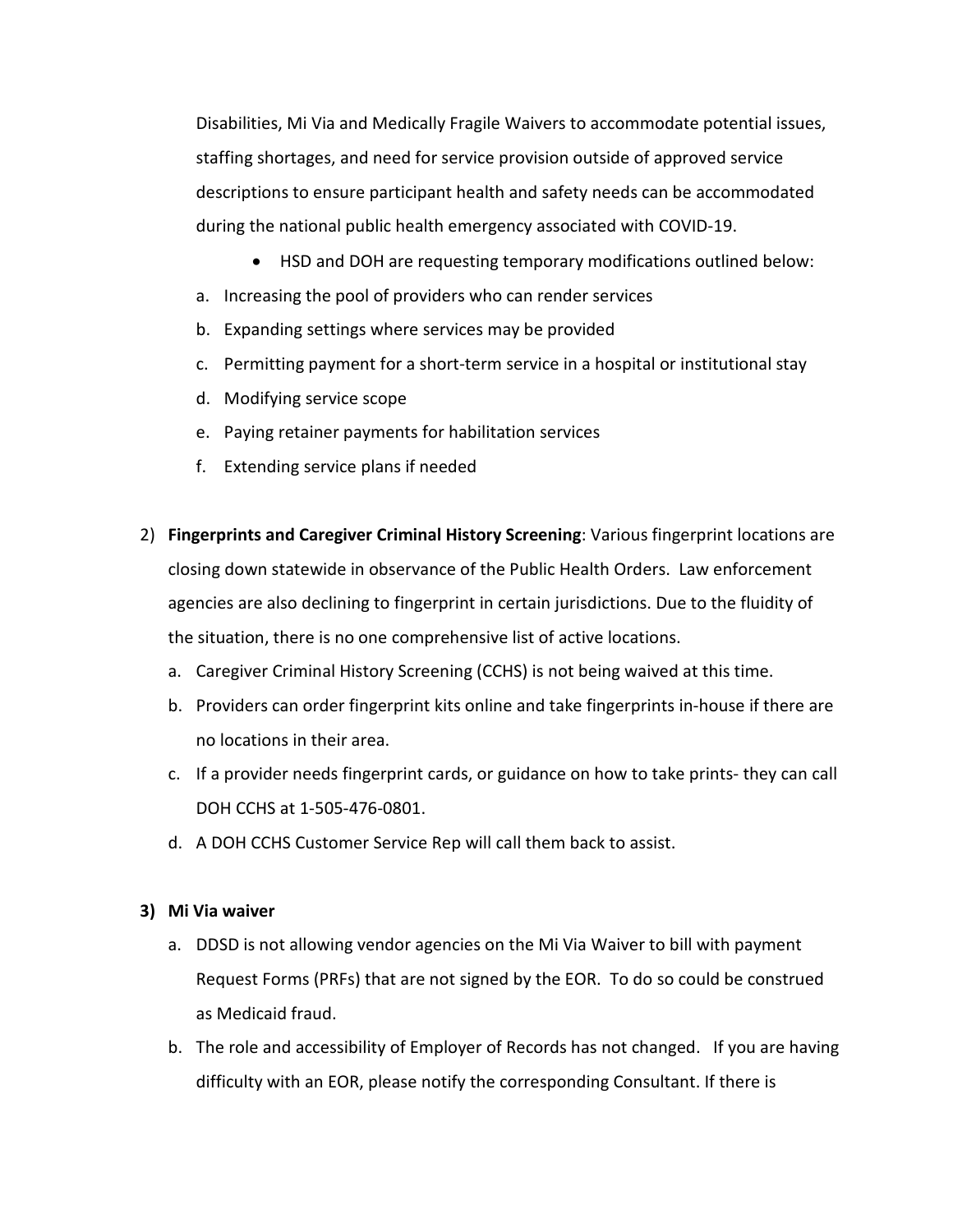concern for disruption of services, please contact the Consultant. If you have any difficulty with a Consultant, please contact your DDSD Mi Via representative.

### **4) DD Waiver Use of Therap**

- a. COVID-19 Reporting Options in Therap
	- In response to the need to report incidents involving COVID-19 at NM DDW agencies, the Quality Assurance team and Therap GER Project Manager have been communicating with Therap regarding how to best use the system to report incidents in response to this pandemic. To address this need, Therap created the following incident type for New Mexico to use: Event- Other, Event Type- Communicable Disease, Sub-type- COVID-19. Given time constraints, this was the best available approach to enter COVID-19 data into the system. This is effective 3/18/2020.
	- Therap will be providing a training call for providers on how to enter this data and answer any questions there might be. As soon as there is a confirmed date and time, an email will be sent.
	- Please see attached PDF for guidelines on how to enter information into Therap (COVID 19 GER Reporting Grid)
- b. Clarification on Memo #2 Acuity Reports
	- DD Waiver agencies can access the Provider e-CHAT Report: Management Tool in Therap by going to their Agency Reports and searching for Provider e-CHAT Management. When pulling data doing not exceed a 13-month period.

#### 5) **Telehealth**:

a. The United States Department of Health and Human Services (HHS) released guidance on telehealth remote communication during the COVID19 nationwide public health emergency:

[https://www.hhs.gov/hipaa/for-professionals/special-topics/emergency](https://www.hhs.gov/hipaa/for-professionals/special-topics/emergency-preparedness/notification-enforcement-discretion-telehealth/index.html?fbclid=IwAR1fkk9wQDhEmjZOVL7RUu9TqJW_5JBy_dX3nmZmMzlNWU%E2%80%A6)[preparedness/notification-enforcement-discretion-](https://www.hhs.gov/hipaa/for-professionals/special-topics/emergency-preparedness/notification-enforcement-discretion-telehealth/index.html?fbclid=IwAR1fkk9wQDhEmjZOVL7RUu9TqJW_5JBy_dX3nmZmMzlNWU%E2%80%A6)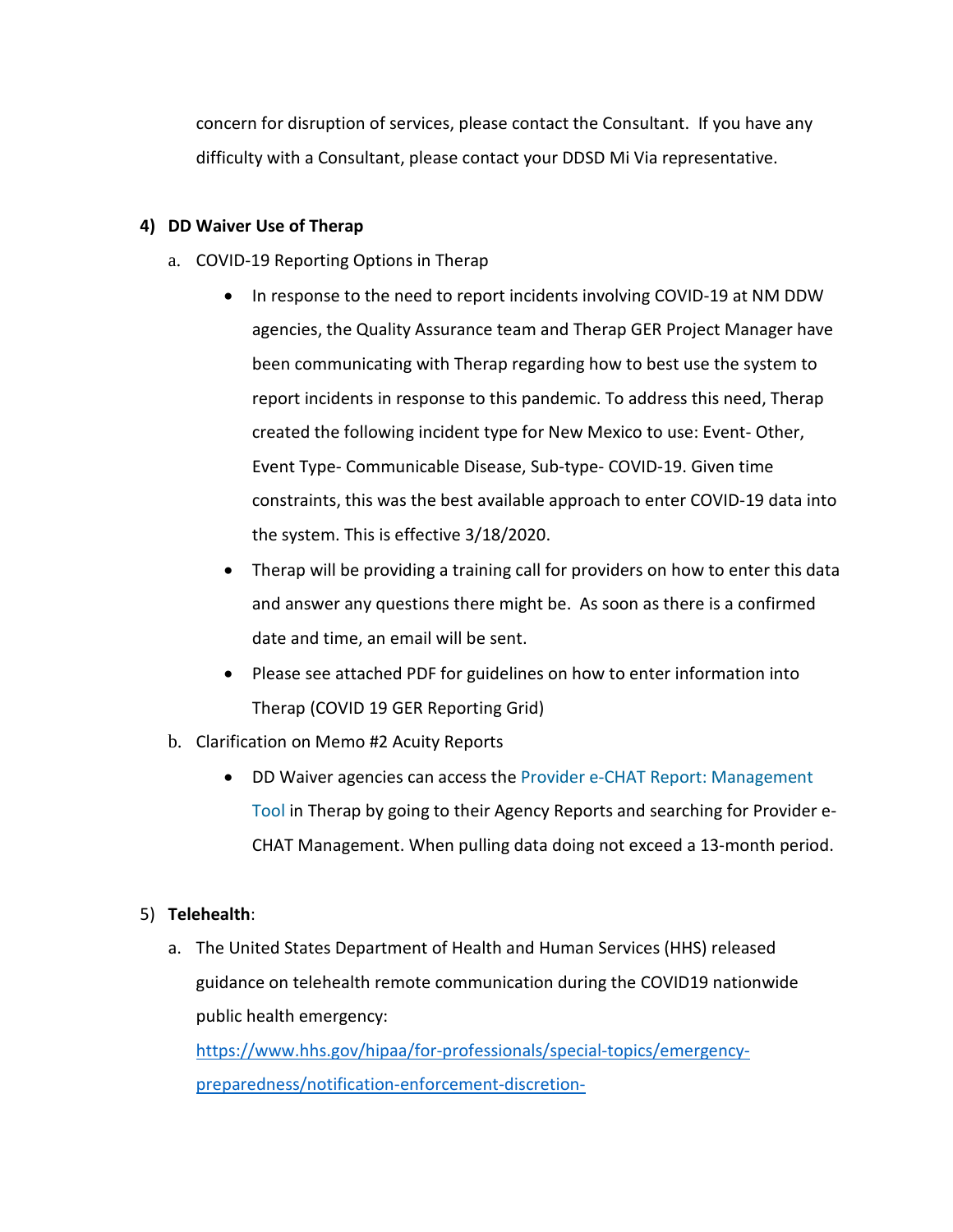[telehealth/index.html?fbclid=IwAR1fkk9wQDhEmjZOVL7RUu9TqJW\\_5JBy\\_dX3nmZm](https://www.hhs.gov/hipaa/for-professionals/special-topics/emergency-preparedness/notification-enforcement-discretion-telehealth/index.html?fbclid=IwAR1fkk9wQDhEmjZOVL7RUu9TqJW_5JBy_dX3nmZmMzlNWU%E2%80%A6) [MzlNWU%E2%80%A6](https://www.hhs.gov/hipaa/for-professionals/special-topics/emergency-preparedness/notification-enforcement-discretion-telehealth/index.html?fbclid=IwAR1fkk9wQDhEmjZOVL7RUu9TqJW_5JBy_dX3nmZmMzlNWU%E2%80%A6)

b. Also see Bulletin 202-005 dated 3/17/20 from the NM Office of Superintendent of Insurance re: Utilization and Reimbursement of Telemedicine During COVID-19 Public Health Emergency at:

<https://drive.google.com/file/d/10oLriJ50vrRPznjtgV7JEDuu5p7Mxjlo/view>

- c. NM is seeking telehealth options for the provisions of Occupational Therapy, Physical Therapy, Speech and Language Pathology and Behavior Support Consultation
- d. This does not change prior approval of telephonic visits by case managers detailed in COVID Response Memos #1 and #2.
- e. This is NOT an allowance for the Health Insurance Portability and Accountability Act (HIPAA) rules to be disregarded or broken under any other circumstances at this time.
- f. Under this Notice, however, Facebook Live, Twitch, TikTok, and similar video communication applications are public facing, and should not be used in the provision of telehealth by covered health care providers.
- g. The list below includes some vendors that represent that they provide HIPAAcompliant video communication products and that they will enter into a HIPAA business associate agreements (BAA):
	- Skype for Business
	- Updox
	- VSee
	- Doxy.me
	- Zoom for Healthcare
	- Google G Suite Hangouts Meet
	- Other platforms may be added as information resources become available.